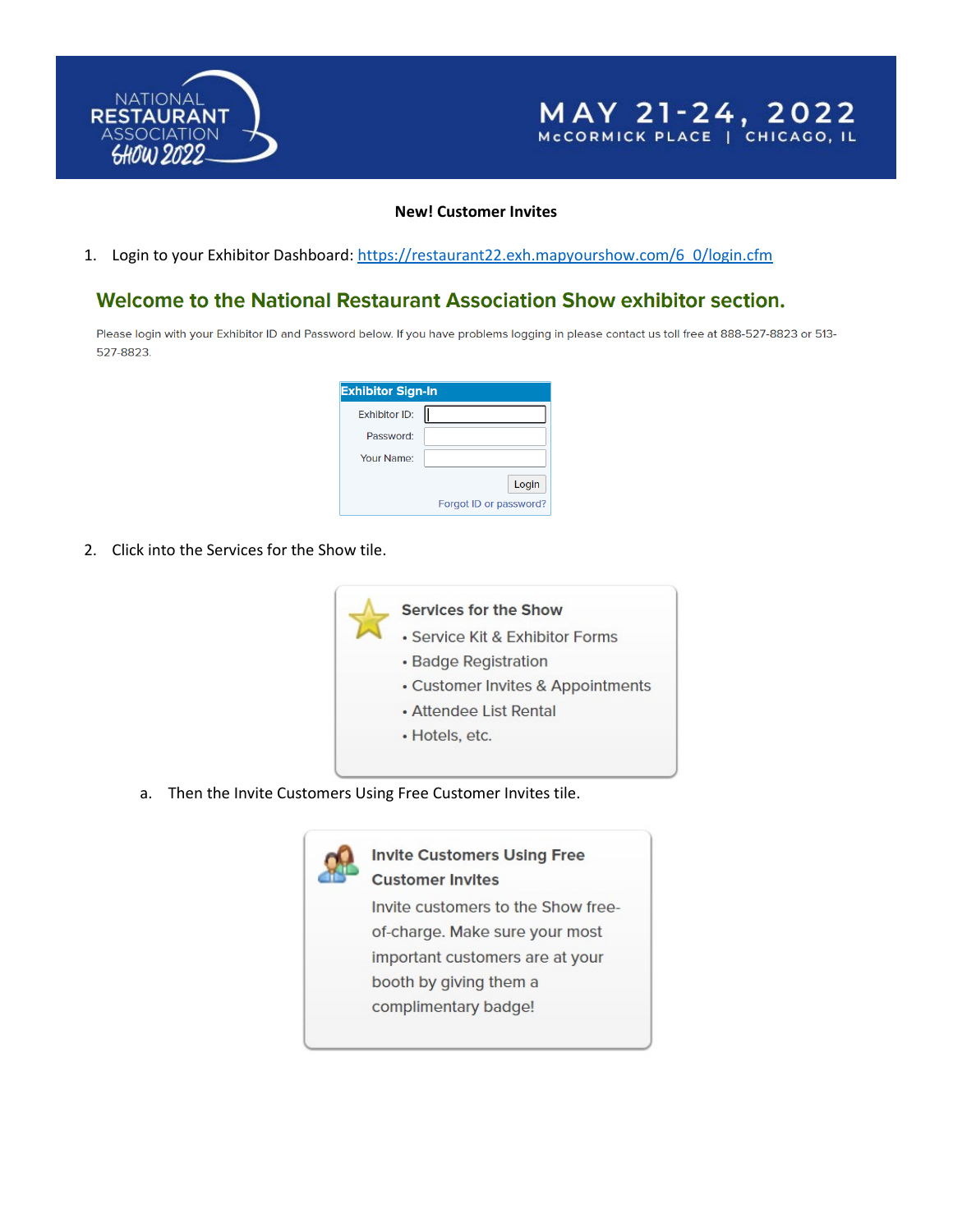



- 3. You can register your exhibitor personnel, or in the green section, invite your customers!
	- a. You will see your total allotment; this will automatically update as you send out invites and customers accept.

# **Dashboard**

| 1. CONTACT<br><b>BRITTA BAARSTAD</b> | $EDIT -$ |
|--------------------------------------|----------|
| 2. ADD/EDIT BOOTH PERSONNEL          |          |
| <b>Booth Personnel</b>               |          |
| <b>Allotment Total</b>               | 29       |
| <b>Total Registered</b>              | O        |
| Remaining Allotment Available        | 29       |
| <b>Customer Invites - NEW</b>        |          |
| <b>Invites Sent</b>                  |          |
| <b>Customers Registered</b>          | ∩        |
|                                      |          |

4. To invite customers, click on "3. Invite from my Customer Invite Allotment"

# **Free Customer Invite**

### **Invite Customers To The Show For Free**

**New Registrations Only** 

New this year -We're giving you an allotment of FREE customer invites!

- Make sure your top buyers visit your booth! Enter the email addresses of the customers you most want to see, and a customer invite email will be sent to them from restaurantexh@maritz.com with instructions for them to register themselves to attend the Show at no cost.
- . We recommend following up with your customers to let them know you invited them and to look for the email from restaurantexh@maritz.com.
- . Once you've sent the invite, you'll be able to resend invites to those customers who haven't responded.
- Customer invite allotment is based on total booth size.

Invite from my Customer Invite Allotment

▶ Purchase an Invite (over complimentary allotment)